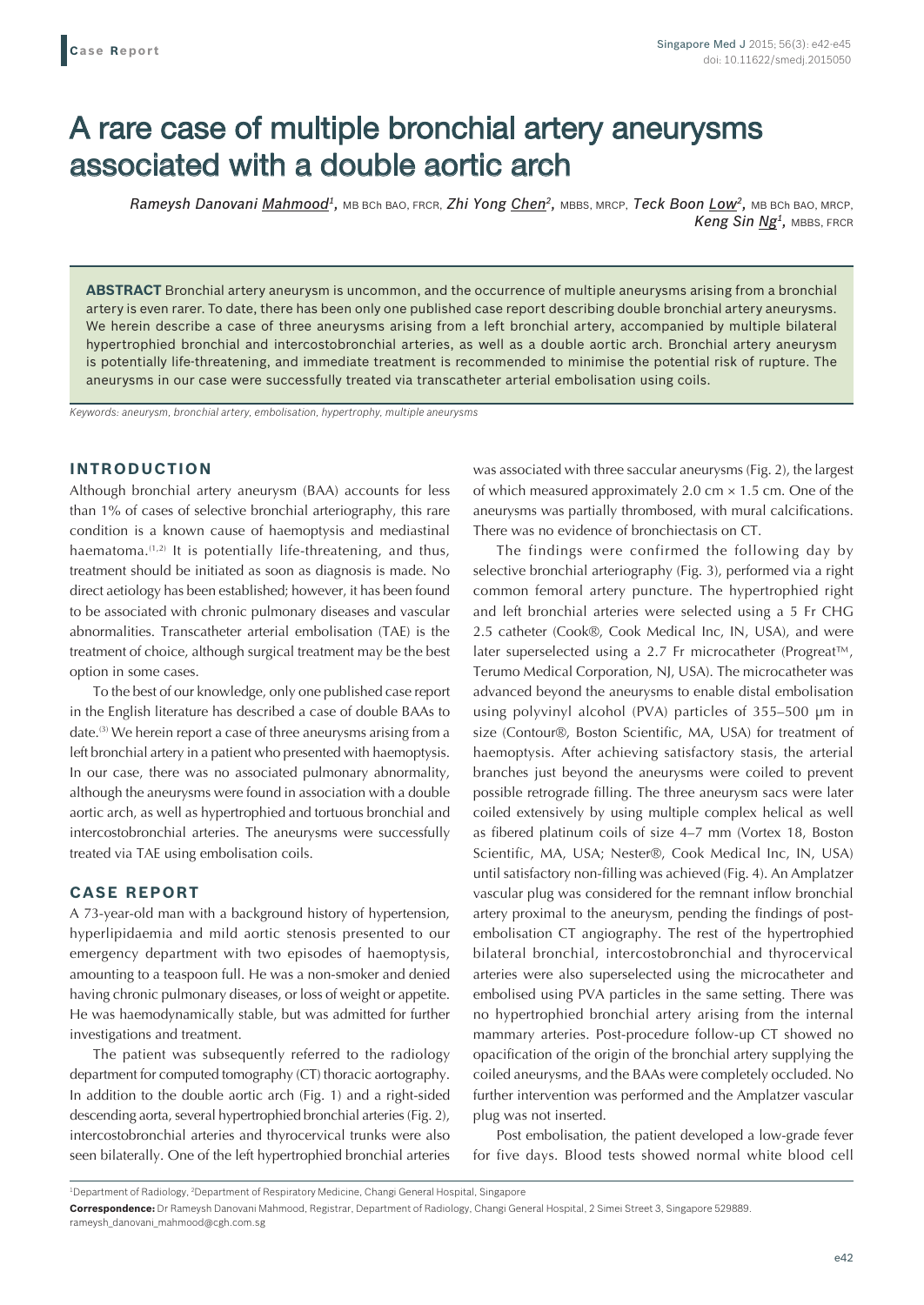

**Fig. 1** Axial CT images in the arterial phase performed at initial presentation show (a) the hypertrophied bronchial artery (arrow) and two of the three aneurysms (arrowheads), and (b) the presence of bilaterally hypertrophied and tortuous bronchial arteries at a slightly more inferior level (arrows).



**Fig. 2** Coronal reconstruction from CT thoracic aortogram shows aneurysms of the bronchial artery (arrow), accompanied by bilateral hypertrophied bronchial arteries (arrowheads). The right-sided portion of the double aortic arch is also shown.



**Fig. 3** Digital subtraction angiogram from selective bronchial arteriography shows the hypertrophied bronchial arteries (arrowheads), which are associated with the saccular aneurysms (arrows).

counts and inflammatory markers with no identifiable source of infection. The patient was treated conservatively, as the fever was attributed to post-embolisation syndrome. In view of the presence of concomitant congenital vascular anomalies (i.e. double aortic arch and hypertrophied bronchial arteries), the patient underwent further biochemical workup for possible connective tissue disease, which revealed normal results.

The patient had an uneventful recovery and was discharged well after ten days of hospitalisation. On follow-up at the clinic eight months after embolisation, he was well, with no recurrence of haemoptysis or hospital admission in the interim. Chest radiography performed during this visit showed no evidence of migration of coils, and no CT was performed. At the time of this writing, he was awaiting a subsequent clinical and chest radiography follow-up at 12 months.

#### **DISCUSSION**

In the current literature, the uncommon occurrence of BAA has been well documented, with most cases describing a single aneurysm developing in association with chronic inflammatory pulmonary diseases such as bronchiectasis and tuberculosis. Although the exact pathophysiology is unknown, this association may in part be related to hyperaemia in a diseased lung, resulting in the recruitment of bronchial arteries.

To date, the only published report of a case of double BAAs described its occurrence in association with pulmonary bronchiectasis.(3) In contrast, our patient did not show evidence of bronchiectasis, active disease or stigmata of prior pulmonary tuberculosis, or other chronic pulmonary diseases. Repeated blood cultures and sputum acid-fast bacilli smears and cultures were negative. We believe that our case report is the first to describe three aneurysms arising from a bronchial artery, with no apparent association with chronic lung disease.

In addition, the occurrence of BAAs in our case was associated with a double aortic arch, as well as hypertrophied and tortuous bronchial arteries. This could potentially represent a manifestation of an underlying systemic connective tissue disease. However, there was an absence of positive family history and clinical features. BAAs have also been reported to be associated with autoimmune vasculitis such as polyarteritis nodosa and Hughes-Stovin syndrome, as well as hyperimmunoglobulinaemia E syndrome.<sup>(4-6)</sup> However, test results for a series of autoimmune markers (such as antinuclear antibody) in our case were negative. Furthermore, there was an absence of multi-organ involvement and progressive clinical course. There was also a lack of evidence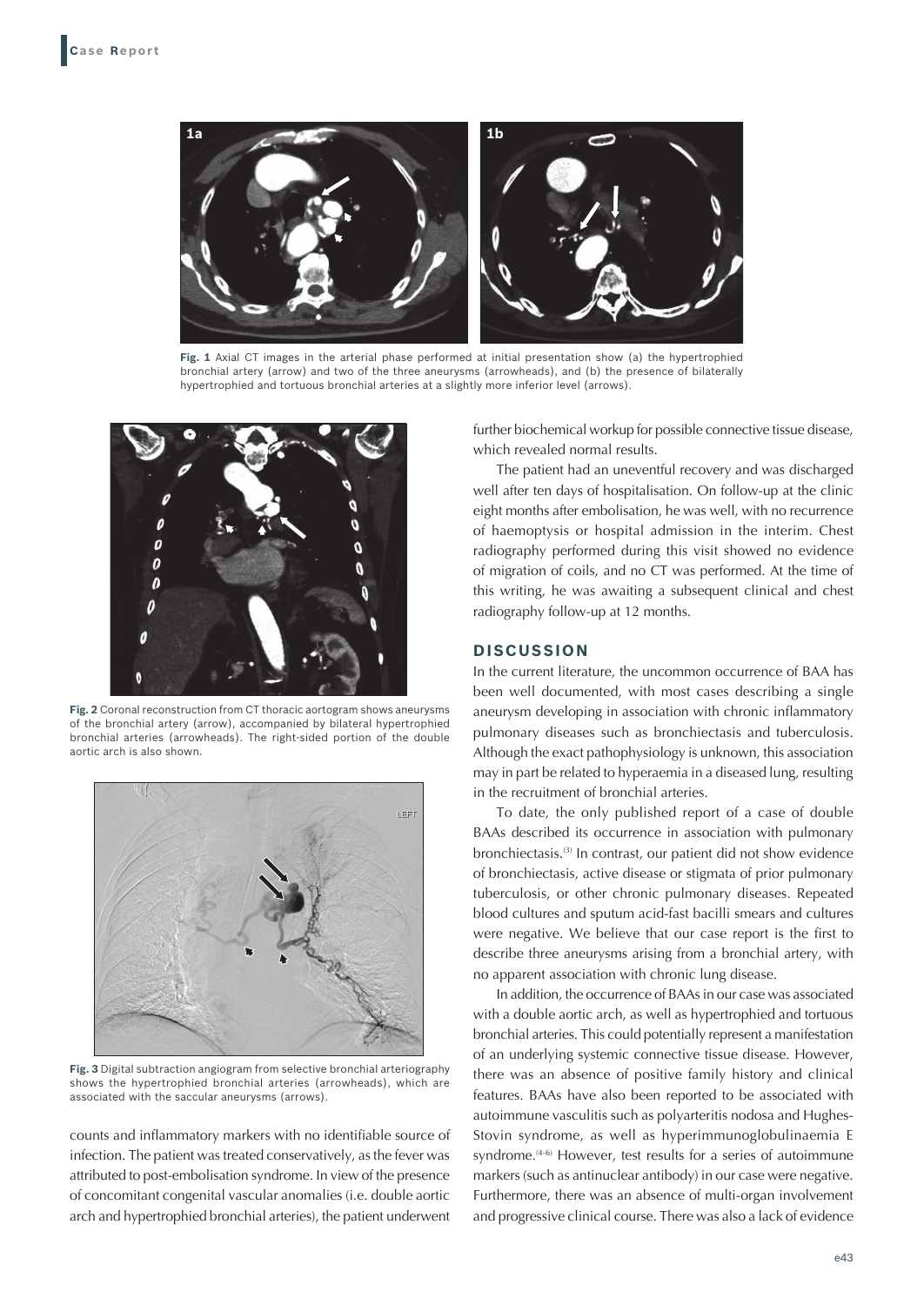

**Fig. 4** Post-embolisation angiograms show (a) the extensively coiled aneurysms (arrows), and (b) complete occlusion with non-opacification of the aneurysms and their outflow vessels (arrowheads), and opacification of a short segment of the inflow portion of the bronchial artery at the end of embolisation (arrow), which was not evident in the follow-up CT (not shown).

of sepsis to suggest inflammatory conditions such as infective vasculitis.

Other vascular abnormalities that have been implicated in BAA include Behcet's disease.<sup>(7)</sup> BAA has also been reported to be associated with cystic fibrosis and other congenital pulmonary diseases such as pulmonary agenesis and sequestration.<sup>(1,3)</sup> Trauma is also a recognised cause of BAA.<sup>(1)</sup> Our elderly patient did not have a prior history of any of these conditions or precipitating trauma. The aetiology of vascular ectasia and BAA in our patient therefore remains unknown.

Depending on its location, BAA may present in several ways. Haemoptysis is common in an intrapulmonary BAA, while mediastinal BAA may present with complications such as rupture and mediastinal haematoma, which cause acute thoracic pain and may mimic conditions such as aortic dissection. Our patient presented with only haemoptysis. Chronic cases of mediastinal BAA may present with symptoms in relation to mass effect.

CT, which is frequently used to investigate the cause of haemoptysis, should be performed in the arterial phase. Interventional radiologists may find it useful to conduct a CT study prior to conventional angiography. CT also provides good evaluation of the lungs and other mediastinal structures. It has been accepted that BAA should be treated as soon as the diagnosis is made, regardless of symptoms, in order to minimise the risk of life-threatening complications such as rupture.<sup>(8)</sup> The aneurysm diameter alone does not seem to be an independent risk factor.<sup>(8)</sup> In our case, the patient underwent endovascular intervention the following day after diagnosis was made.

Endovascular procedures have become the treatment of choice for BAA, as they are less invasive than surgical extirpation and able to provide successful exclusion of the aneurysm, with a shorter hospital stay.<sup>(3)</sup> As in our case, TAE is the endovascular procedure commonly employed with the aim to totally occlude the aneurysm.

As our patient presented with haemoptysis, we opine that it was ideal to first embolise the arteries distally with PVA particles, to ensure the symptom was controlled before occlusion of the feeding artery and aneurysms was performed. The use of PVA particles for embolisation of bronchial arteries is common and has previously been reported by Yoon et al and Kalva.<sup>(9,10)</sup> Following this, we proceeded to coil the efferent vessels to avoid retrograde filling of the aneurysms, which could potentially cause enlargement or rupture. Finally, all three aneurysms were carefully packed with coils. The use of coils for embolisation of aneurysm sacs has frequently been reported in the literature.<sup>(1,3)</sup>

Successful embolisation using liquid embolics such as N-butyl-2-cyanoacrylate (NBCA) has also been reported.<sup>(11)</sup> Aburano et al described successful embolisation of a BAA with fistulous communication between the aneurysm sac and pulmonary artery, using NBCA.<sup>(11)</sup> The suitability of each embolic material must be carefully considered on a case-by-case basis, as some may be predisposed to technical disadvantages, as well as potential complications. NBCA, for example, carries with it the risks of premature catheter occlusion and tissue necrosis.

Transcatheter stenting across the bronchial artery and aneurysms is considered a potential means of treatment for aneurysms. However, this procedure was deemed unsuitable and thus not performed in our case, mainly due to the anticipated technical difficulty, given the tortuosity of the involved vessels and the presence of multiple aneurysms, which may render occlusion ineffective. Furthermore, there have been no published reports on the efficacy of this technique. However, there are a few documented cases of endovascular aortic stenting across the orifices of the feeding vessels.(1,3,12,13) Nevertheless, this procedure was not considered for our patient, as there was adequate length of the inflow segment to the aneurysm to provide safe and effective distal occlusion.

As surgical extirpation is more invasive than endovascular procedures, it has only been described in cases of severe complications such as rupture, $(2)$  or in cases where TAE is not feasible or has failed. Regardless of the procedure of choice, post-procedure follow-up imaging is certainly required, to ensure that reperfusion of the aneurysm sac can be identified and treated early.

In summary, we described a very rare and unusual case of multiple BAAs arising from a bronchial artery, which were successfully treated with embolisation coils and PVA particles. The aneurysms were associated with a double aortic arch, as well as hypertrophied and tortuous bronchial arteries; such an